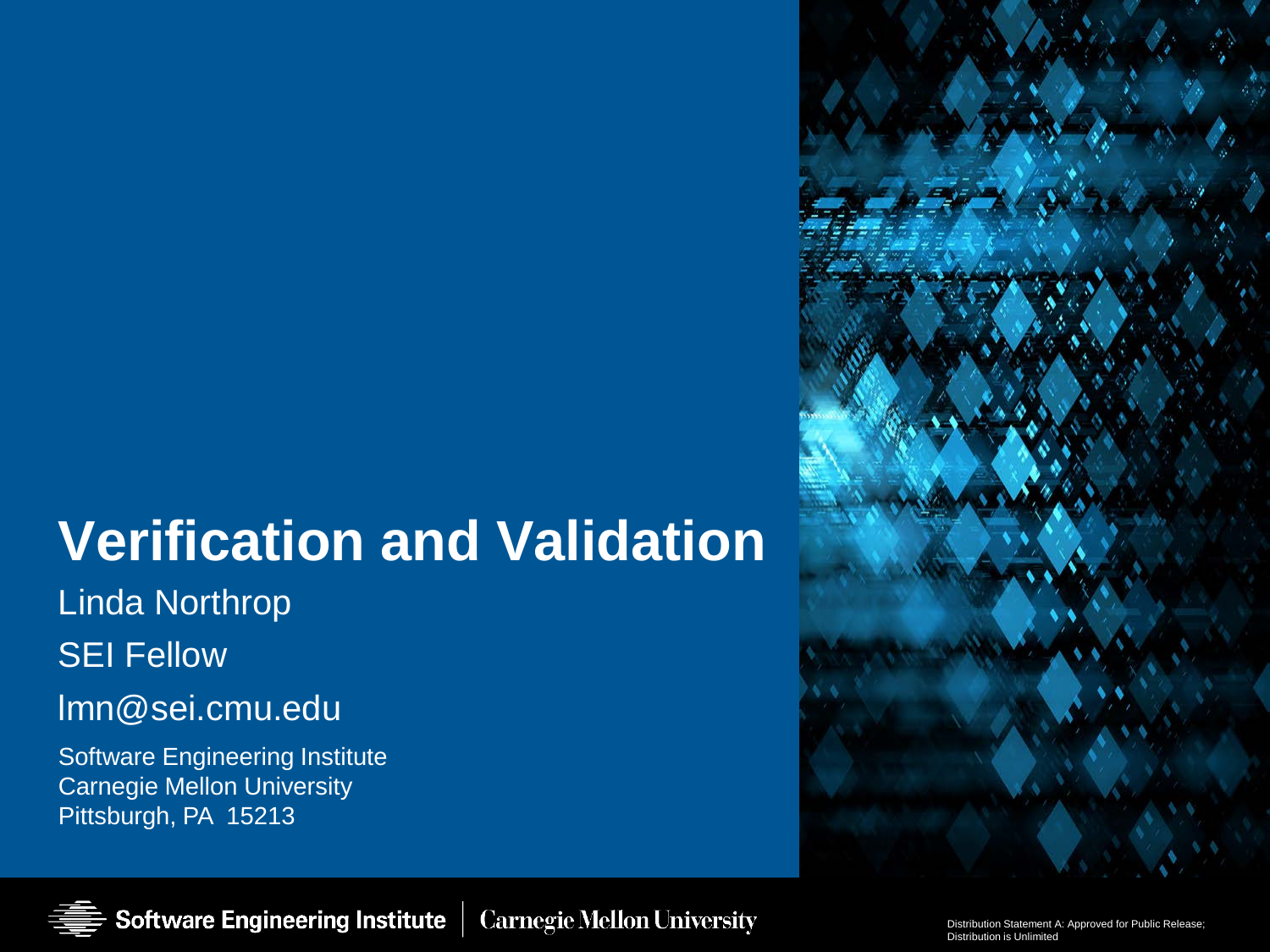Copyright 2015 Carnegie Mellon University

This material is based upon work funded and supported by the Department of Defense under Contract No. FA8721-05-C-0003 with Carnegie Mellon University for the operation of the Software Engineering Institute, a federally funded research and development center.

Any opinions, findings and conclusions or recommendations expressed in this material are those of the author(s) and do not necessarily reflect the views of the United States Department of Defense.

NO WARRANTY. THIS CARNEGIE MELLON UNIVERSITY AND SOFTWARE ENGINEERING INSTITUTE MATERIAL IS FURNISHED ON AN "AS-IS" BASIS. CARNEGIE MELLON UNIVERSITY MAKES NO WARRANTIES OF ANY KIND, EITHER EXPRESSED OR IMPLIED, AS TO ANY MATTER INCLUDING, BUT NOT LIMITED TO, WARRANTY OF FITNESS FOR PURPOSE OR MERCHANTABILITY, EXCLUSIVITY, OR RESULTS OBTAINED FROM USE OF THE MATERIAL. CARNEGIE MELLON UNIVERSITY DOES NOT MAKE ANY WARRANTY OF ANY KIND WITH RESPECT TO FREEDOM FROM PATENT, TRADEMARK, OR COPYRIGHT INFRINGEMENT.

This material has been approved for public release and unlimited distribution except as restricted below.

This material may be reproduced in its entirety, without modification, and freely distributed in written or electronic form without requesting formal permission. Permission is required for any other use. Requests for permission should be directed to the Software Engineering Institute at permission@sei.cmu.edu.

Carnegie Mellon® is registered in the U.S. Patent and Trademark Office by Carnegie Mellon University.

DM-0002868



**2 SEI Research Review 2015 October 7–8, 2015** Distribution Statement A: Approved for Public Release; Distribution is Unlimited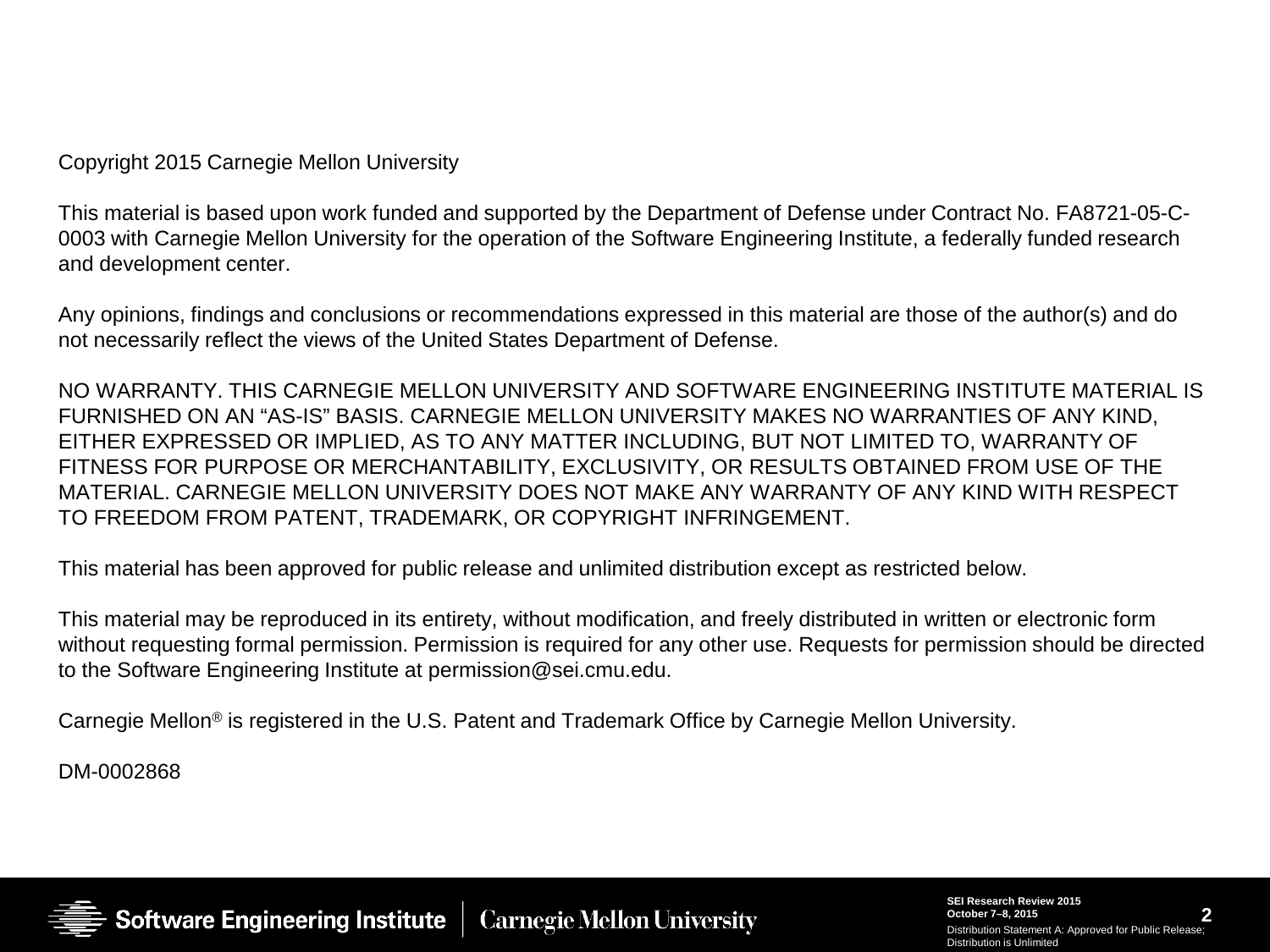# **Verification and Validation (V&V)**

Capabilities needed by the DoD take too long to field, in large part because V&V and certification take too long.

Traditional V&V approaches are inadequate for the scale, complexity, and ubiquity of today's software reliant systems.

V&V is especially problematic for

- big data systems
- safety-critical systems
- autonomous systems
- distributed, adaptive, real-time systems

#### **DoD recognizes the challenges**

• **Reliance 21 Communities of Interest (C4I, Autonomy, and Engineering Resilient Systems)**



**3 SEI Research Review 2015 October 7–8, 2015** Distribution Statement A: Approved for Public Rel Distribution is Unlimited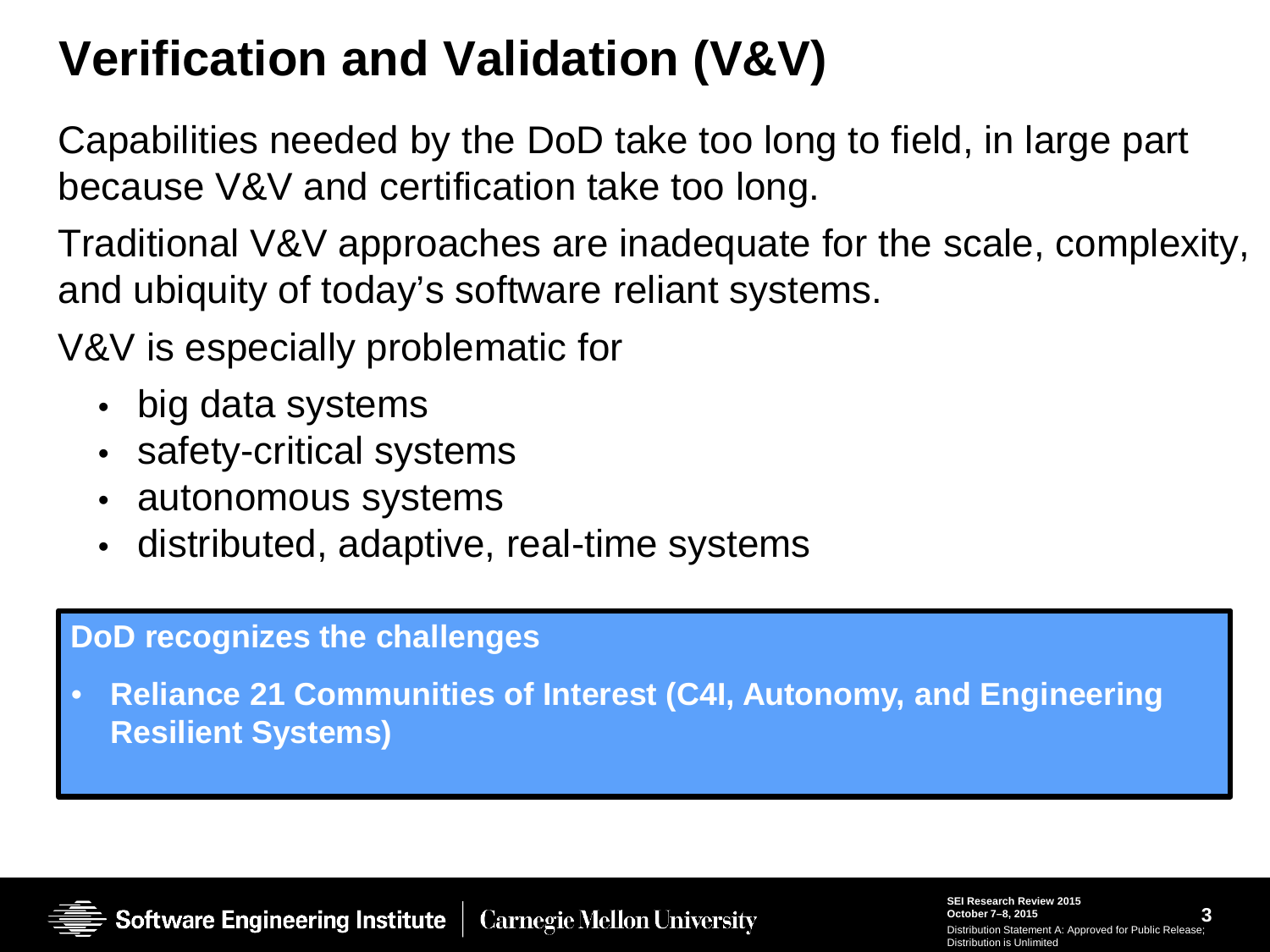# **The SEI and V&V Research**

### The SEI

has set lifecycle assurance as a strategic focus, with a commitment to applying the first principles of information science



- working with CMU, is noted for advances in
	- formal verification (software model checking, static analysis)
	- software architecture and architecture design and analysis languages (AADL, Acme)
- works closely with CMU and other researchers in big data systems, autonomy, adaptive systems
- is connected with DoD and international efforts aimed at improved V&V (Systems Architecture Virtual Integration [SAVI] Aerospace Industry Initiative, DARPA HACMS, DoD Autonomy COI)